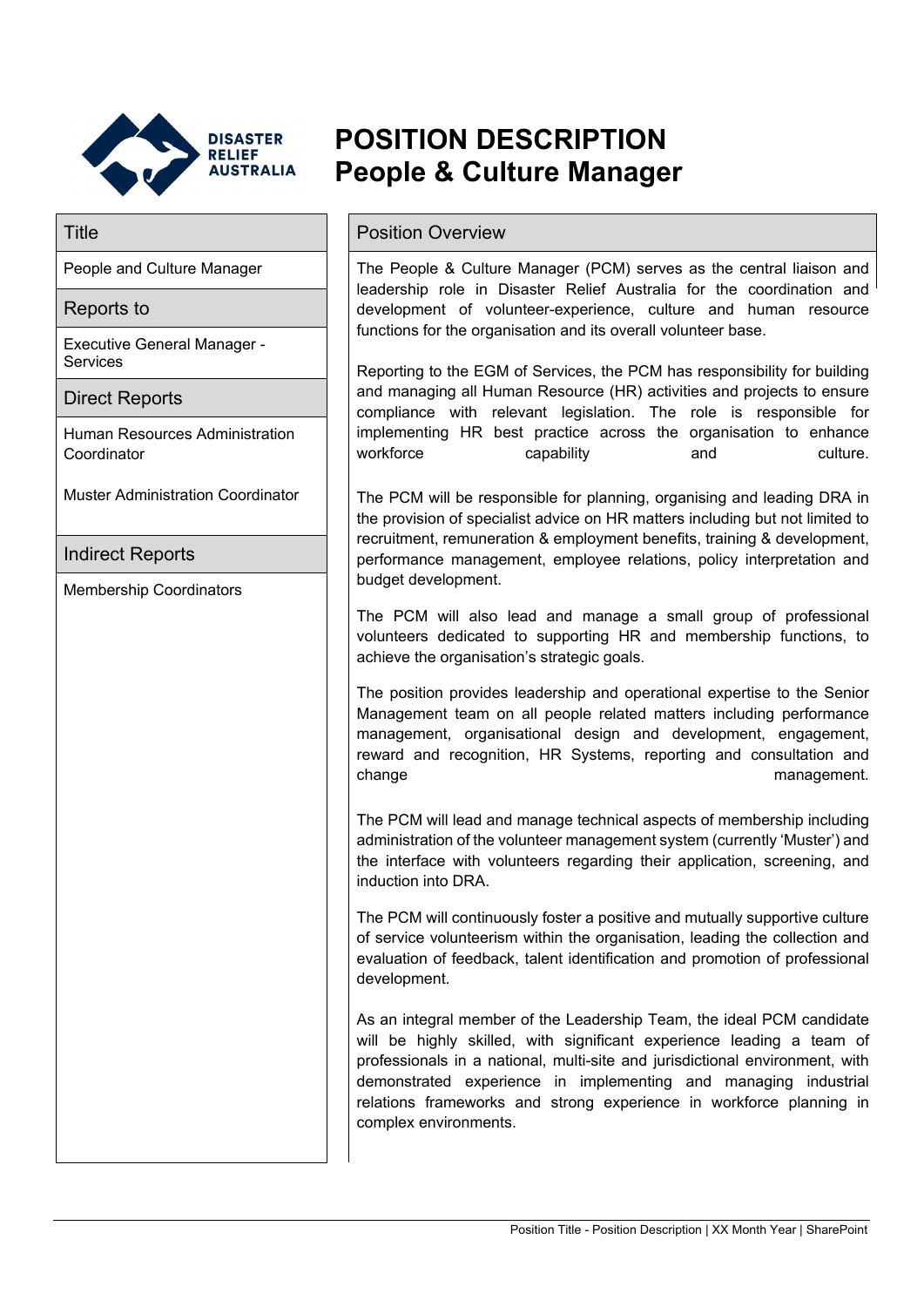|                                                               | They will be a positive vanguard for DRA Culture and Values, whilst<br>ensuring alignment with DRA's mission and indirectly supporting continued<br>operations.                 |
|---------------------------------------------------------------|---------------------------------------------------------------------------------------------------------------------------------------------------------------------------------|
| <b>Key Relationships</b>                                      | <b>Roles and Responsibilities</b>                                                                                                                                               |
| <b>National Administration Team</b>                           |                                                                                                                                                                                 |
| <b>National Welfare Team</b>                                  | • Lead continued development of organisational culture and staff &<br>volunteer engagement strategies.                                                                          |
| <b>National Communications Team</b>                           | • Support and advise the Executive Team on organisational change                                                                                                                |
| <b>National Training Team</b>                                 | management, providing advice and support to the wider organisation.                                                                                                             |
| <b>National Safety Team</b>                                   | • Ensure the HR lifecycle of staff and volunteers is managed in<br>accordance with external standards as well as what works for DRA and                                         |
| National Technology Team                                      | advise senior leadership on staff attraction and retention strategies,<br>including:                                                                                            |
| Disaster Relief Team Managers<br>(DRTMs) and Leadership teams | Support recruitment of staff and contractors as required in<br>$\Box$<br>conjunction with relevant Department leaders.                                                          |
| General Manager of Disaster Relief<br>Teams (GMDRT)           | Facilitate the administration and governance of staff and<br>$\Box$<br>contractor agreements within the organisation and support the<br>onboarding and retention of volunteers. |
| Deputy GM of Disaster Relief Teams                            | Lead membership in ensuring that volunteers are onboarded,<br>screened, inducted and motivated to progress into fulfilling<br>volunteer pathways across the organisation.       |
| <b>Measures of Success</b>                                    | • Manage and develop technical aspects of membership including<br>administration of the volunteer management system (currently 'Muster')                                        |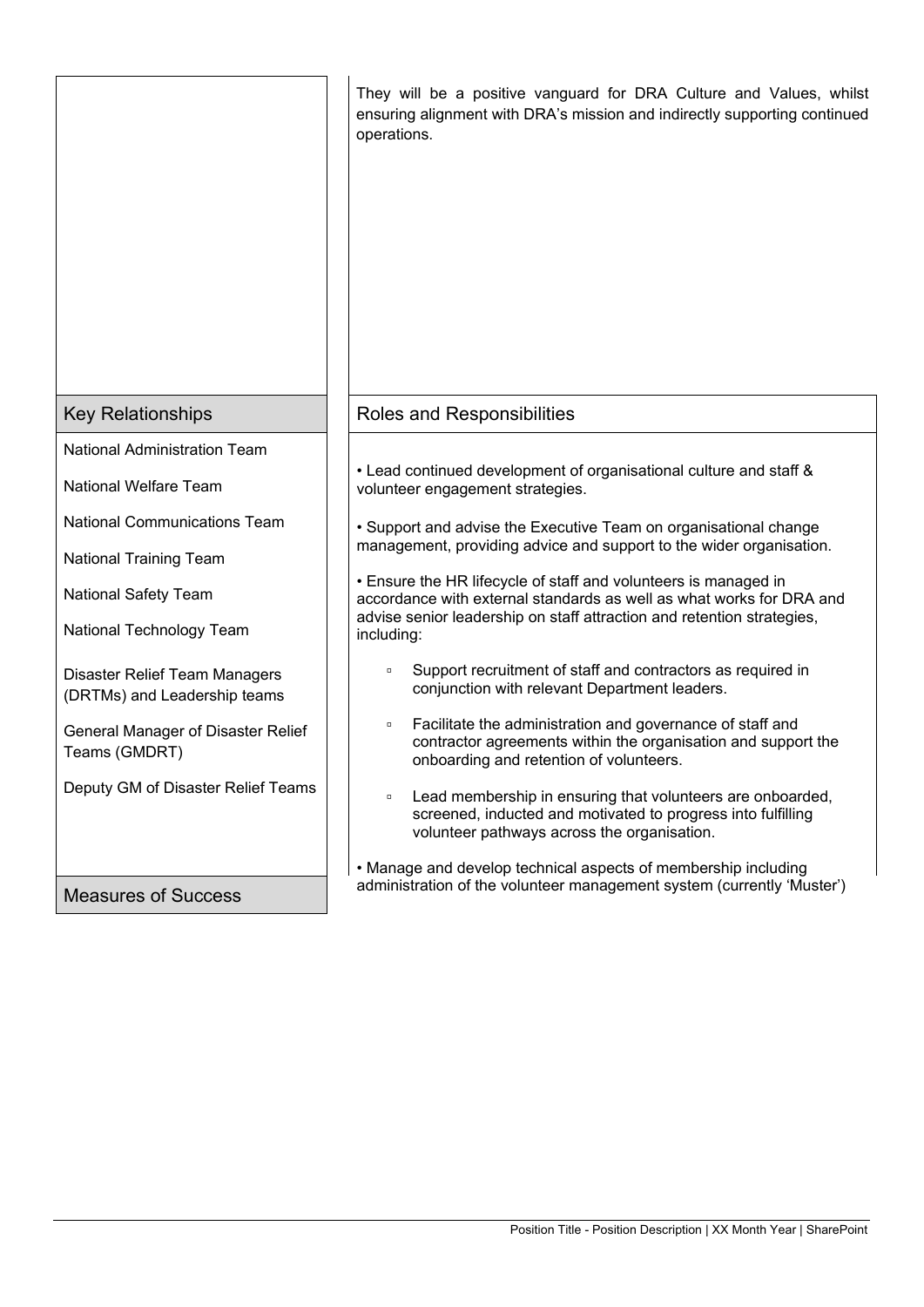| The People and Culture Manager will<br>be responsible for meeting Key<br>Performance Indicator (KPI)                                        | and the interface with volunteers regarding their application, screening,<br>and induction into DRA.                                                                                                                                                                                                                                                                                    |  |  |  |
|---------------------------------------------------------------------------------------------------------------------------------------------|-----------------------------------------------------------------------------------------------------------------------------------------------------------------------------------------------------------------------------------------------------------------------------------------------------------------------------------------------------------------------------------------|--|--|--|
| standards on a case-by-case basis<br>and be subject to a bi-annual<br>performance review by the EGM -<br><b>Services</b>                    | • Manage or advise on relations matters, managing grievance and<br>misconduct claims in accordance with DRA policy, including end to end<br>investigations, liaising with representative bodies as required, ensuring<br>that all outcomes are followed up, reported, recorded and closed out<br>appropriately.                                                                         |  |  |  |
| KPIs will be developed and agreed<br>upon prior to being implemented.                                                                       | • Develop and maintain employment-related policies and procedures and<br>ensure their consistent implementation across the organisation, in<br>coordination with DRA Leadership.                                                                                                                                                                                                        |  |  |  |
| Duties and responsibilities within this<br>Position Description may change<br>from time to time in consultation with<br>the EGM - Services. | • Develop, deliver, implement and maintain an HR information<br>management system and approach that supports the organisation's<br>cultural requirements, ensures compliance and identifies and manages<br>risks and issues.                                                                                                                                                            |  |  |  |
|                                                                                                                                             | • Assist the Executive Team to ensure the organisation complies with its<br>obligations under applicable workplace legislation.                                                                                                                                                                                                                                                         |  |  |  |
|                                                                                                                                             | • Monitoring & moderation of internal communications platforms, including<br>social channels, to ensure representatives of DRA interact and conduct<br>themselves in a professional, constructive and respectful manner.                                                                                                                                                                |  |  |  |
| Delegations                                                                                                                                 | Roles and Responsibilities (General)                                                                                                                                                                                                                                                                                                                                                    |  |  |  |
| - Expenditure authority: As per<br>organisational policy<br>- Authority to recruit paid and                                                 | • Ensure all employment-related documentation is compliant and fit for<br>purpose.<br>. Undertake administrative tasks relating to the role and / or the team.<br>• Prepare reports and undertake any other tasks as required.                                                                                                                                                          |  |  |  |
| voluntary staff where requested.                                                                                                            | All staff have a responsibility to:                                                                                                                                                                                                                                                                                                                                                     |  |  |  |
| - Admin rights to relevant systems &<br>platforms.                                                                                          | • Develop and maintain a good knowledge of DRA policies.                                                                                                                                                                                                                                                                                                                                |  |  |  |
| - SharePoint Access to Operational<br>& Departmental Drives.                                                                                | • Represent DRA in a positive and effective manner.<br>• Attend and contribute actively and constructively at team meetings.<br>• Maintain appropriate records, assist with office and system<br>administration.                                                                                                                                                                        |  |  |  |
| - Donesafe Administration.                                                                                                                  | • Seek opportunities for personal and professional development,<br>particularly related to the role and teams specific areas of responsibility.<br>• Respond to requests by members and staff in a knowledgeable,<br>professional, constructive and respectful manner.<br>• Provide accurate and timely data and information for reporting,<br>fundraising and communications purposes. |  |  |  |
| <b>Authorised By</b>                                                                                                                        | Agreed By                                                                                                                                                                                                                                                                                                                                                                               |  |  |  |
| Markus Bucy                                                                                                                                 | x                                                                                                                                                                                                                                                                                                                                                                                       |  |  |  |

| <b>Email Address Required</b> | <b>Credit Card Required</b> | <b>Business Card Required</b> |  |
|-------------------------------|-----------------------------|-------------------------------|--|
| <b>Laptop Required</b>        |                             |                               |  |